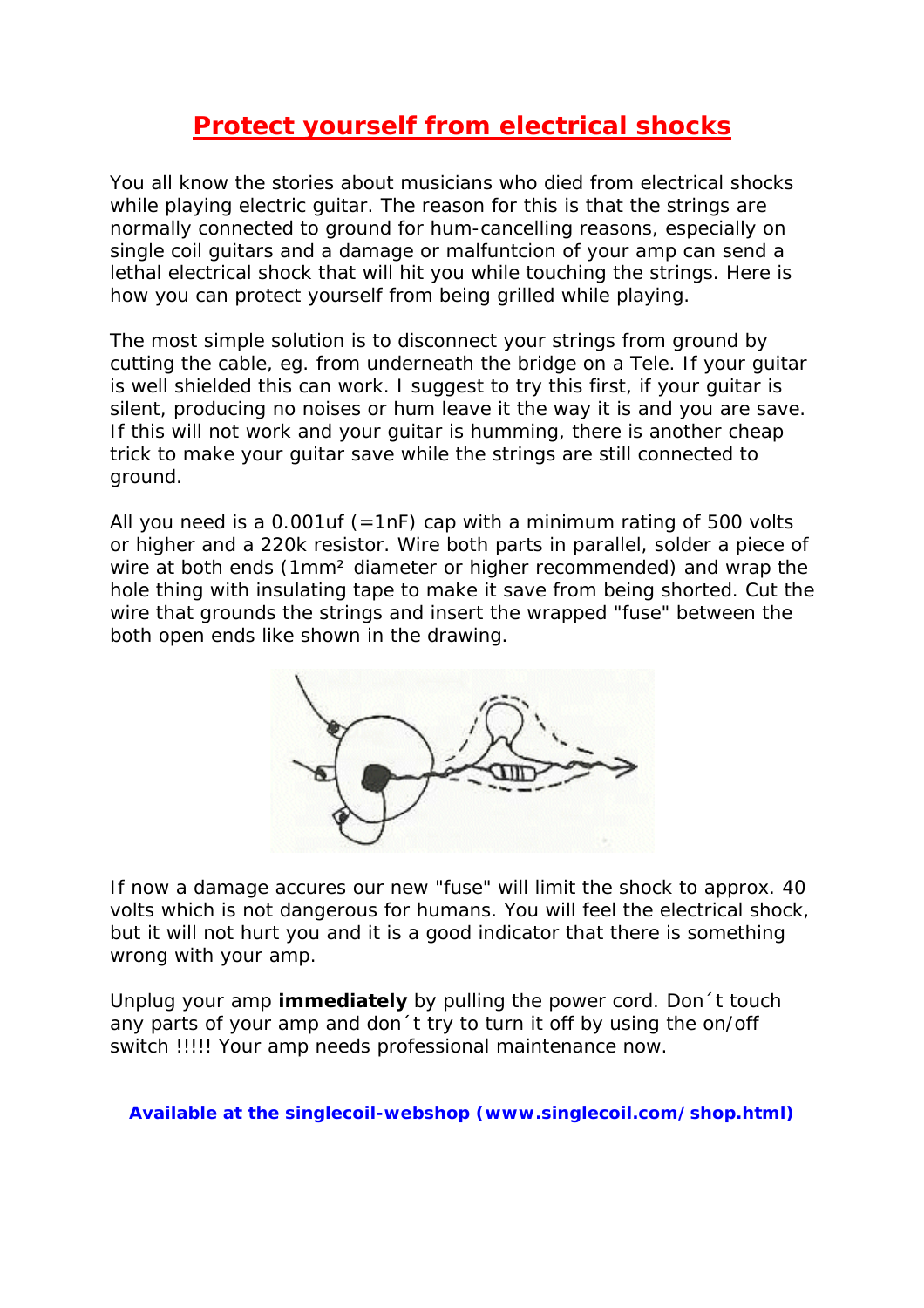## **Technical backgrounds (from www.guitarnuts.com)**

### **The most important thing for musicians, and especially guitarists, to understand is that "ground" isn't always ground!**

While the negative side of the input jack on your amplifier is often called "ground" it actually may be at a lethal voltage when referenced to "earth" ground or to "ground" on another piece of equipment. Furthermore, even when your equipment is operating perfectly it can still carry a lethal charge when you are plugged into an improperly wired mains power source. Finally, even when your equipment is working perfecty and is plugged into a properly grounded mains outlet, you may be using other equipment that is not properly grounded – "ground" on that equipment may be at a lethal voltage referenced to ground on your equipment. In all three of the above scenarios your body may be the path of least resistance between one voltage level and another significantly different voltage level – whenever that happens you are an electrocution looking for a place to happen.

#### **There are three shock scenarios the guitarist faces. These scenarios are not "theoretical," musicians have died!**

- 1. *Failure of the guitarist's own amplifier places a lethal voltage on the "ground" side of the jack and thus on the strings.* This scenario is usually only encountered on early vintage equipment. Even then such failures are extremely rare but when they occur they can place hundreds of volts DC on the "ground" side of the jack and the failure may be difficult to detect until the shock knocks you on your backside. This failure is basically impossible with modern three-prong equipment plugged into a **properly grounded** three-prong mains outlet. **Never use ground lift adaptors on power cords!** The shock path is from the amplifer, through the guitar chord to the guitar bridge and strings, to the guitarist's fingers. From there the shock path either goes through the guitarist to the floor through his feet or through the guitarist to a grounded piece of equipment such as a microphone. Even the first path through the resistance of shoes and floor covering may sometimes be lethal because the voltage potential is so high. The second path is **easily** lethal because the path from the guitarist to earth ground has very little resistance to the flow of current.
- 2. *The guitarist's equipment is okay, but improper mains wiring places a lethal voltage (referenced to earth ground) on the "ground" side of the jack.* This voltage could be either AC or DC, depending on the design of the equipment. This occurs most often when the earth ground of the mains wiring is not connected and the "neutral" and "hot" sides of the outlet are reversed. This scenario is much more common than it should be – it seems far too many club owners have all their wiring and remodeling done by half-wit inlaws. Fortunately, this is also the easiest scenario to detect and prevent. **Every** gigging musician should have one of the simple three-prong testers that are sold for a few bucks in hardware stores and should use it **every** time they set up for a gig – even if they've played the venue a thousand times. The shock path is similar to that of scenario one, above. In this case the path through the feet (and the resistance of shoes and floor covering) can be painful but is less likely to be fatal because the voltages are lower than those of scenario one. However, the path through another piece of equipment can still easily be fatal.
- 3. *The guitarist's equipment may or may not be okay and plugged into good mains wiring, but in either case other equipment in use is plugged into improper mains wiring.* This results in a lethal potential on other equipment, such as microphones, when referenced to the guitarist's equipment. Again, this voltage could be either AC or DC, depending on the design of the equipment. This scenario is also much more common than it should be and for the same reasons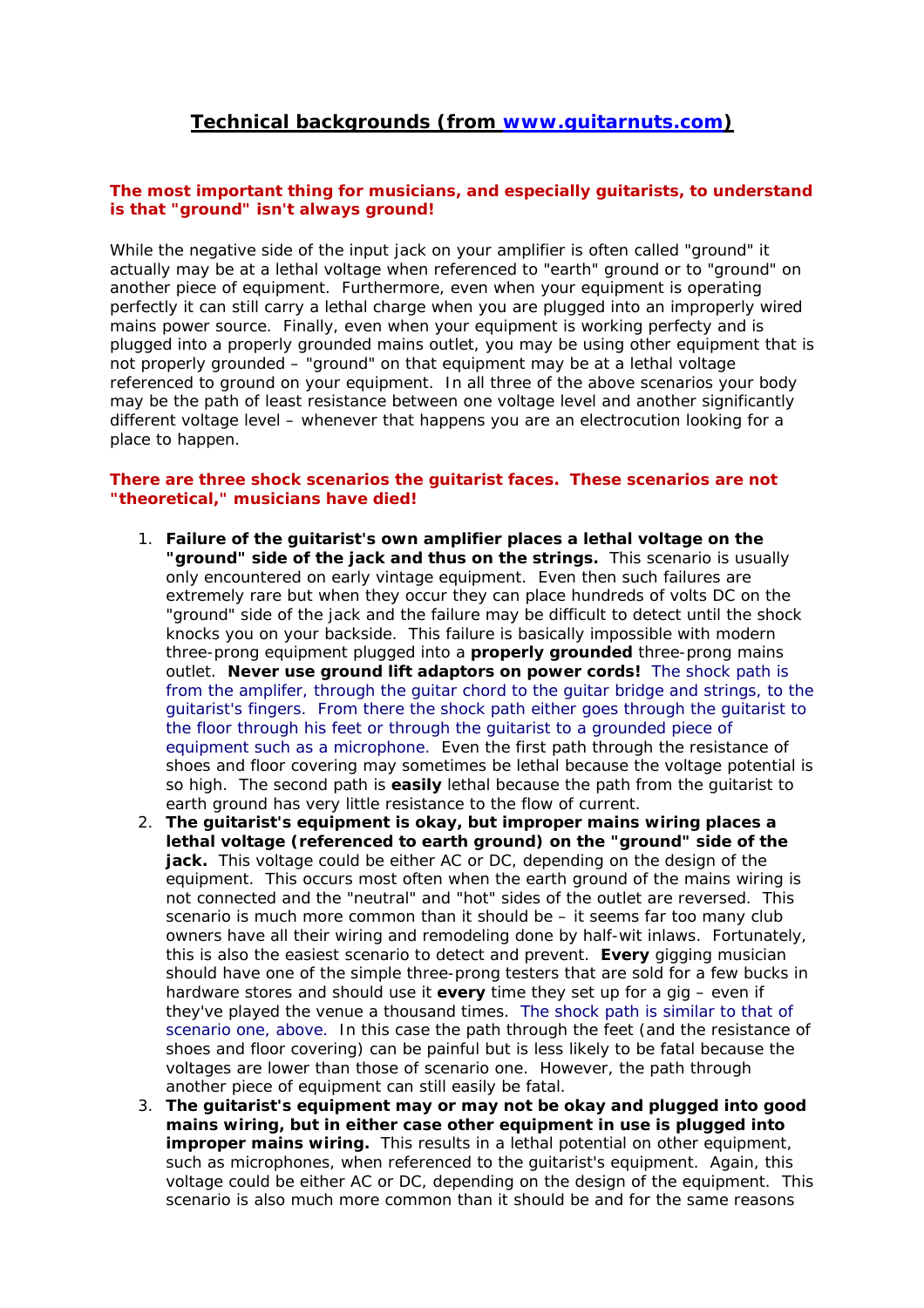given in scenario two, above. This is a slightly more difficult scenario to detect in that you not only have to test the outlets you'll be using, you also have to bug the club manager to let you test the outlets powering the house equipment (PA, mixer, etc.). Here the shock path is from the improperly grounded equipment (PA, mixer, etc.) through gear the guitarist is using (maybe a microphone) then through the guitarist's body and either to earth ground through the guitarist's feet (when the guitarist is not touching the strings) or through the guitarist's hand to the strings and bridge then the guitar cord and finally the guitarist's grounded equipment. Again, the second path is far more likely to be lethal.

Keep in mind that any of the above scenarios can involve more than one musician. Two guitarists can shock each other if their amps are on different polarity mains circuits. A guitarist and lead singer can fry each other if either the guitarist's amp or the PA or mixer that the singer's microphone is attached to are on bad wiring.

I play mostly to my bedroom walls and occasionally in church so I had assumed that scenarios two and three, both representing shock hazards caused by faulty and **illegal** mains wiring, had all but been eliminated at least in the lawsuit-happy USA. A recent (1998) discussion on rec.music.makers.guitar reveals that I sadly underestimated the greed and carelessness of some club owners **and** the ignorance and/or desparation of some working musicians.

At least in the United States there is absolutely no reason for a musician to be shocked because of poor wiring at a venue. First, for a few bucks you can get an outlet checker at any hardware store. This is a three-prong plug with some LEDs that you simply plug into the outlet. When you set up for a gig check all the outlets with the checker. Also, insist on checking the outlet that the house PA is plugged in to if you are going to be using equipment through the house PA. Finally, and especially if unable to check the house PA outlet, fire up all the equipment and then gently touch your guitar strings against the microphone or other equipment – if you see an arc you have a potentially lethal situation. (Note, some worry that this might damage their guitar – such damage is very unlikely but even if it occurs it is less trouble than the damage to **you** that might occur otherwise.)

I suspect that most club management will be happy to fix their wiring if you politely explain the potential hazards to their customers, employees, and visiting musicians. I think most club managers are just ignorant of the real danger and see musicians as whiners worried about damage to their equipment. Explain the real hazard and the potential lawsuits and I think they'll come around. If not, find out who insures them. In some places they have to post that information publicly on the premises while in others it isn't posted but is available to the public at the office of the agency issuing their occupancy permits. Explain the situation to the insurer. If that doesn't work (extraordinarily unlikely!) a phone call to the proper authorities should bring quick action. If the local fire department doesn't do electrical inspections they'll know what agency does.

Okay, so all of the above remedies assume that you have the courage to insist on safe wiring in the venues you play. Let's assume for the moment that you're one of those people who is so desparate for a gig that you would rather risk death than the wrath of a club manager – how can you still protect yourself?

- Use a wireless system on your guitar. This will protect you completely from shock scenarios one and two and from the most lethal path of shock scenario three. The absolute safest way to go is with a wireless microphone and a wireless on your guitar.
- Disconnect the bridge ground wire on your guitar or use a small (about .02uf) capacitor shunted by a large (about 220k) resistor to isolate the bridge from the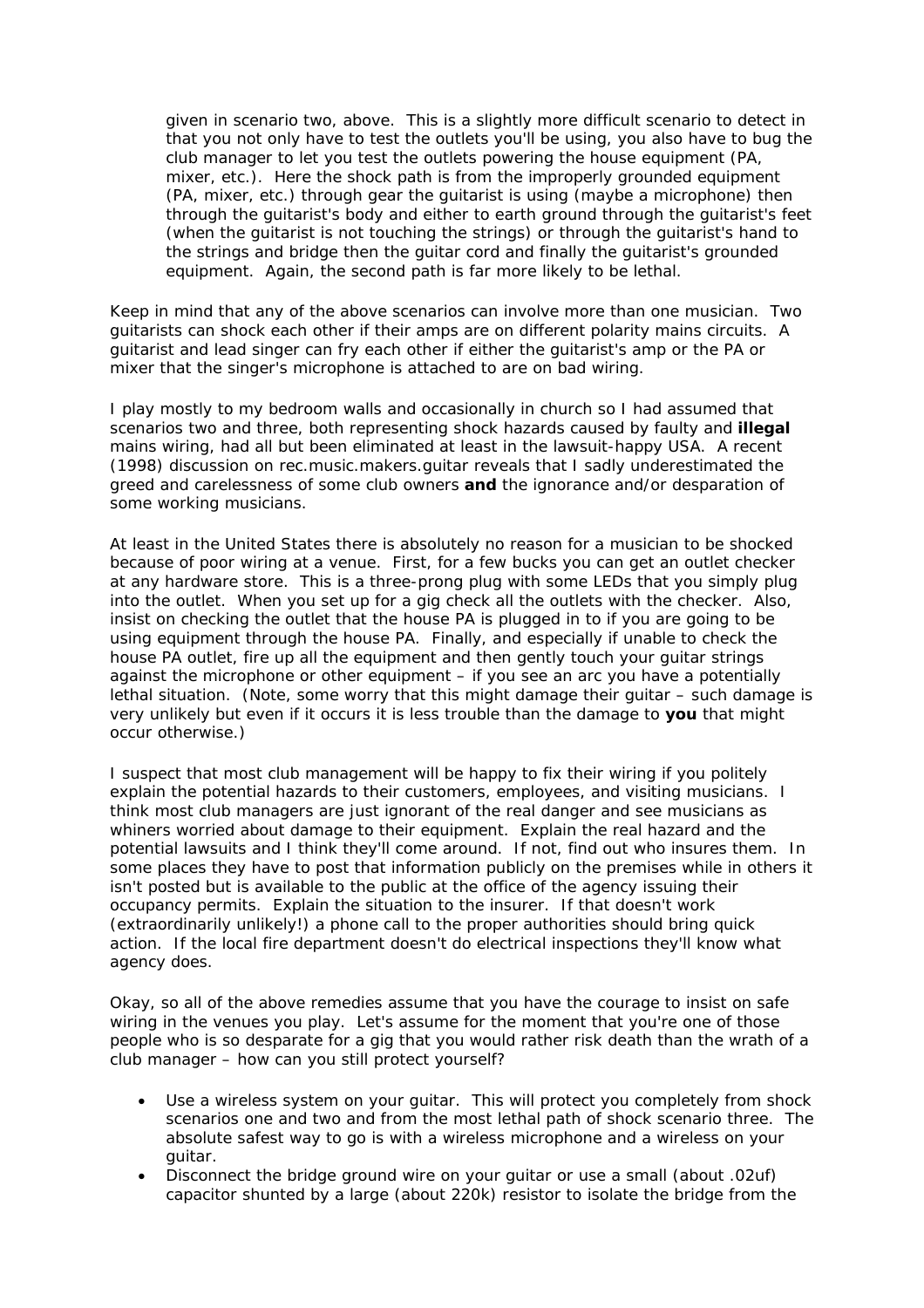rest of the ground. Note that this may **significantly** increase the amount of hum you experience. Also note that this is only a partial fix – the jack plate and some other exposed metal parts (including metal volume and tone knobs) of your guitar and amplifier will still be potentially lethal.

- Use only modern equipment with three-prong grounded plugs. **Never** use ground lift adaptors or switches on the power connection. **Never** use polarity switches.
- When practical plug all of your equipment into a single outlet at the venue by using a power strip or power conditioner. This way at least all of your equipment will be at the same potential and polarity though you still have to be very cautious about other equipment. Obviously, you can't do this if you've got a lot of highpower equipment. If you are gigging, a top-notch power conditioner is a good investment anyway because it can help prevent noise from lighting equipment and such from getting into your equipment through the power.
- Learn to be very conscious of the equipment around you and to avoid touching other musicians, microphones, etc. while touching your guitar strings or bridge. Again, you're still an electrocution looking for a place to happen.
- Wear rubber soled shoes. Again, you're still an electrocution looking for a place to happen.
- Test the outlets at each gig with a checker and finally test by holding your guitar strings against the microphone and anything else that you are likely to touch while performing (with all of the equipment powered up, of course). This doesn't fix the problem but at least you'll know when you need to get right with God before starting the first set.
- **Never use your body as a piece of test equipment.** During the discussion on rec.music.makers.guitar one sadly misinformed individual recommended touching the microphone with one hand while holding the guitar strings with the other (to avoid being surprised by a painful shock on the lips). After several of us recovered from the heart-attacks caused by just thinking about that we explained to this individual that what he was recommending was the most lethal shock scenario possible because the path for the current goes straight through the heart. It is current through the heart that kills. People have survived high voltage shocks that, for example, travelled from wrist to elbow and severely burnt the arm. I've personally taken 115V 400hz shots from fingers to elbow several times with nothing more serious than, "ouch, that hurts!" and a temporary numbness. I know a guy who took a very high voltage (in the thousands) shock through his head . The shock caused severe injuries and he spent months in treatment and reconstructive operations but he survived. Yet many have died from a relatively mild shock that left no marks but routed a few milliamps through the heart. One of the first things taught to new electronic technicians is the "one hand principle" – one hand should always be in your pocket when the other is inside "live" equipment.

If you ever have occasion to play an outdoor venue where power is supplied by portable generators it is **extremely** important that you check your power sources. In this case you should not only check the outlets with an outlet tester, you should also confirm that the generator is properly grounded via grounding rods, water pipes, etc. This is important regardless of whether the power is being supplied by a tiny "personal" generator or by a large diesel generator on a trailer. **Generators must be grounded!** A while back a friend told me about an outdoor gig he played a few years ago. It had rained the night before and he was standing on wet grass. He kept getting shocked hard enough for it to be painful and he couldn't understand why because his outlet tester was showing everything to be fine. I asked and, sure enough, his equipment was being powered by a generator. I wasn't there but I can guarantee, sight unseen, that the generator was not grounded properly. Don't assume that the generator is properly grounded just because the venue is supplying it and they seem well organized. Quite often outdoor festivals are organized and staffed by well-meaning volunteers who know absolutely nothing about safely operating their rented generator.